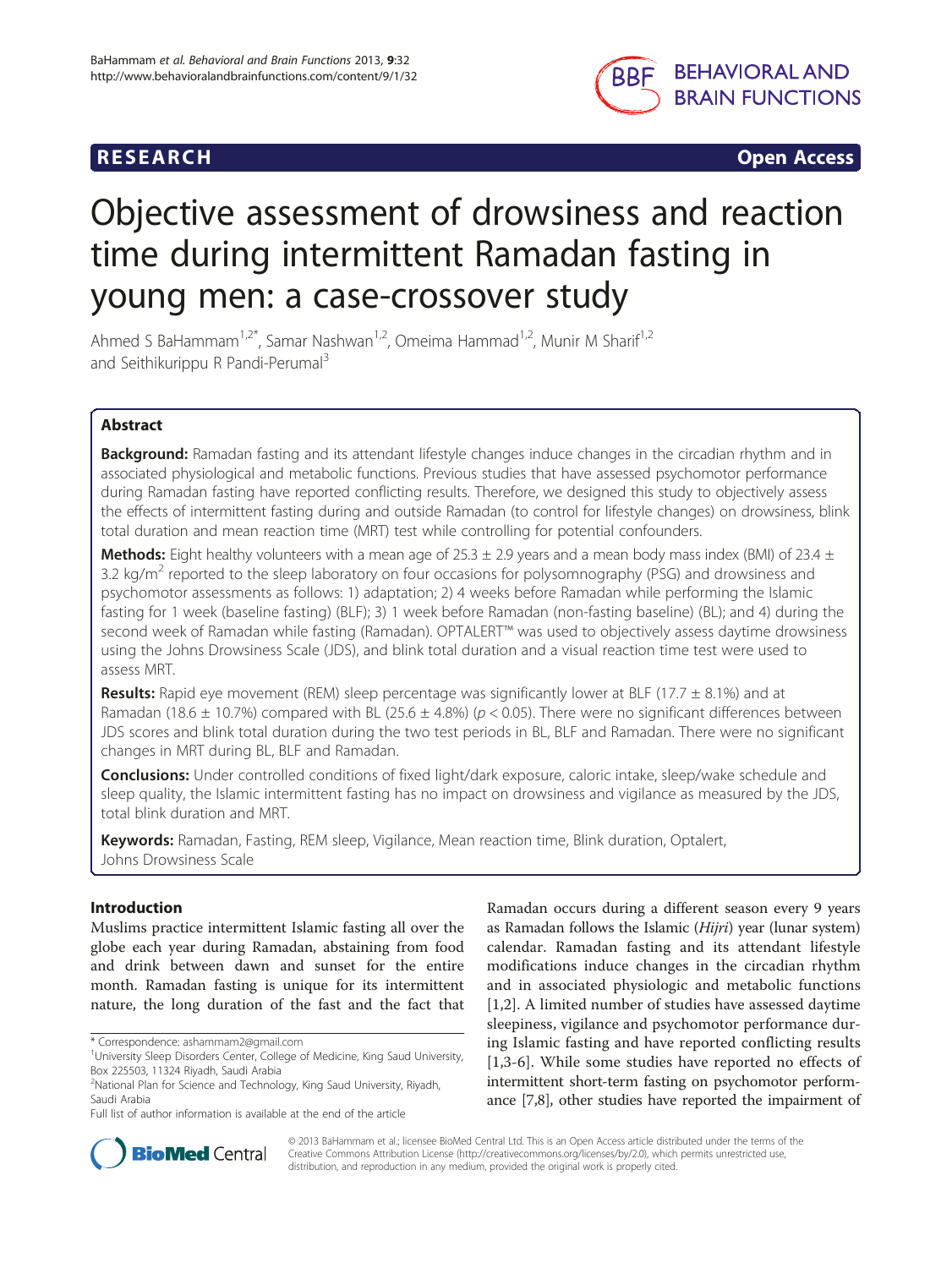some indicators of psychomotor performance, such as critical flicker fusion [\[9\]](#page-7-0) and choice reaction time [[7](#page-7-0)]. When assessing alertness and psychomotor function, it is important to control for several factors that may influence the results, such as the circadian rhythm, the time of day [[10](#page-7-0)], meal composition [\[11\]](#page-7-0), sleep/wake schedule, sleep quality, prior sleep deprivation and lifestyle changes during Ramadan [[1](#page-6-0)[,12\]](#page-7-0). Modest sleep restriction the night before the test may impact daytime sleepiness and functioning [\[13\]](#page-7-0). Most of the previous studies were conducted during experimental fasting, which is distinct from Islamic intermittent fasting [\[1,](#page-6-0)[7,14-16\]](#page-7-0), or did not control for various factors that may affect cognition, such as nocturnal sleep duration and quality, and other potential confounders before assessing psychomotor functions.

Drowsiness is a state between wakefulness and sleep, which may result in decreased awareness and decreased psychomotor performance [[17](#page-7-0)]. Drowsiness during Ramadan intermittent fasting has not been assessed objectively before. The Johns Drowsiness Scale (JDS) was developed for use with the Optalert Drowsiness Measurement System to quantify the state of drowsiness via a combination of several variables, including the relative velocity and duration of blinks and other eyelid closures [\[18\]](#page-7-0). Ocular movements, particularly eye blinking, blink duration and blink closure and reopening time, have been utilized to assess drowsiness [\[19\]](#page-7-0). Eye blinks have been shown to be a useful measure of sleepiness, falling asleep and micro-sleep. For example, the duration of blinks and the occurrence of long eyelid closures increase with drowsiness and states of hypovigilance [\[19\]](#page-7-0).

As most of the previous studies did not control for potential confounders, the question remains unanswered as to whether intermittent fasting per se, after controlling for potential confounders affects alertness, cognitive function and psychomotor performance. We hypothesize that under controlled conditions, intermittent fasting does not affect psychomotor vigilance. Therefore, we designed this study to objectively assess the effects of intermittent fasting during and outside Ramadan (to control for lifestyle changes) on drowsiness, total blink duration and reaction time while controlling for the sleep/wake schedule, sleep duration and quality, meal composition, light exposure and the circadian rhythm.

## Methods

#### Subjects

A non-random sample of 8 healthy non-smoker male volunteers with a mean age of  $25.3 \pm 2.9$  years and body mass index (BMI) of 23.4  $\pm$  3.2 kg/m<sup>2</sup> were recruited. All had a fixed daytime shift work schedule and were not on vacation during the study period. The participants were not allowed to travel 2 weeks prior to or during the study period. None of the participants drank alcohol, had used drugs recently, used stimulants or had known sleep disorders or medical or psychiatric conditions. The study group was recruited 2 months before Ramadan, when they underwent a physical examination and a psychological evaluation as described elsewhere [\[20\]](#page-7-0). Prior to entry into the study, a urine toxicology analysis was performed. Daytime sleepiness at enrollment was assessed using the Epworth sleepiness scale (ESS), which is a validated 8 items questionnaire that assesses the likelihood that the subject will fall asleep during certain activities [[21](#page-7-0)]. The questionnaire asks the subject to rate his or her probability of falling asleep on a scale of increasing probability from 0 to 3 for eight different situations that most people engage in during their daily live. The score ranges from 0–24 and a score of ≥10 indicates increased daytime sleepiness. To familiarize the participants with the study objectives, protocol and procedure, an informational session was organized. At the end of the session, all participants were encouraged to ask questions with regards to study participation. Written informed consent was obtained from all participants, and the protocol was approved by the college of medicine institutional review board, King Saud University. Participants were paid a participation fee.

#### Study protocol

The study was conducted during the period between June 14 and August 8, 2012 on the Gregorian calendar, which covers the last week of Rajab [month 7, Hijri], Shaban [month 8, Hijri] and the first two weeks of Ramadan [month 9, Hijri], during the Hijri year 1433.

Figure [1](#page-2-0) shows the protocol used for meals, sleep and monitoring in the sleep laboratory during baseline and fasting.

The work hours for all participants were from 0730 to 16:30 h before Ramadan and from 10:00 h to 15:00 h during Ramadan. Repeated measures of psychomotor assessment were performed at the sleep laboratory during the specified study periods. The participants reported to the laboratory on 4 occasions:

- 1. Last week of Rajab (adaptation)
	- Participants were asked to wear a wrist actigraphy monitor (Mini Mitter Company, Inc., Bend, OR, USA) for 1 week to ensure that they had a fixed sleep/wake schedule and that there was no risk of prior sleep deprivation at home before starting the study. The participants were asked not to consume caffeinated products in the 24 hours prior to and during monitoring in the sleep laboratory. Sleep was monitored by polysomnography (PSG) to adapt to the protocol and to rule out co-existing sleep disorders.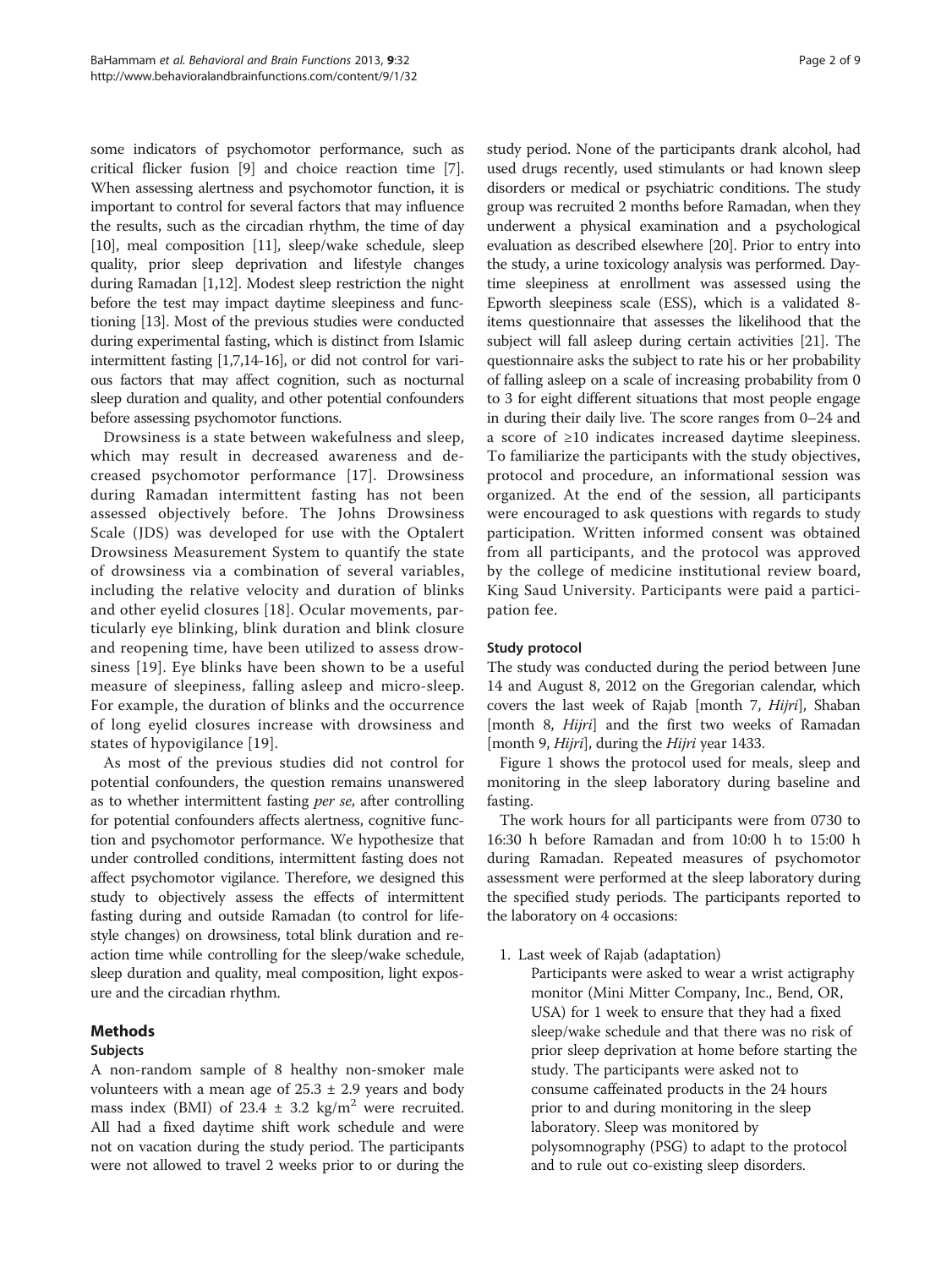<span id="page-2-0"></span>

- 2. First week of Shaban (baseline fasting [BLF])
- The participants performed fasting (abstaining from food and drink from dawn to sunset) during the first week of Shaban and reported to the sleep laboratory on the last day of the week while fasting. Sleep was monitored by PSG.
- 3. Last week of Shaban (non-fasting baseline [BL]) The participants practiced their normal daily routines and reported to the sleep laboratory on the last day of the week. Sleep was monitored by PSG.
- 4. Second week of Ramadan (Ramadan)

The participants performed Ramadan fasting and reported to the sleep laboratory on the last day of the second week of Ramadan while fasting. Sleep was monitored by PSG.

During the above four periods, sleep at home was monitored using actigraphy.

## Fasting protocol

#### BLF

Participants performed fasting during the first week of Shaban (7 days). This fasting outside of the Ramadan period assessed the effects of Islamic intermittent fasting in the absence of the lifestyle changes and eating habits that occur during Ramadan [[13](#page-7-0)]. This fasting was performed 3 weeks prior to Ramadan to avoid any overlap with Ramadan fasting and any potential carryover effects.

## Ramadan

The participants performed fasting during the entire month of Ramadan.

## Other periods

During the last 3 weeks of Shaban (before Ramadan), the participants practiced their normal routine activities and eating habits.

During the study period, sunset was between 18:45 h and 18:33 h and Fajr (dawn) was between 03:35 h to 04:00 h.

#### Meal timing and composition

While in the sleep laboratory for monitoring and psychomotor performance assessment, each participant received meals with a fixed caloric content and fixed proportions of carbohydrates, fats and proteins based upon their ideal body weight. During BL, 3 meals were served: dinner at 20:00 h, breakfast at 07:15 h, and lunch at 12:00 h. During BLF and Ramadan, three meals were served: Fatoor at Maghreb (sunset) prayer (between 18:45 h and 18:33 h), dinner at 21:00 h, and Suhur (pre-dawn meal) between 03:10 h and 03:30 h. Figure 1 depicts the protocol used for meals, sleep and monitoring in the sleep laboratory during baseline and fasting. While at home, the participants were allowed to consume a free diet.

#### Monitoring in the sleep laboratory

The participants were asked to avoid napping during the study day. During BL, BLF and Ramadan, the participants went to bed at approximately 23:00 h. During BL, the participants woke up at 07:00 h. During BLF, the participants were awakened at 03:15 h for Suhur (to account for the shift in dawn prayer time), and the study was resumed from 04:00 h until 07:45 h. During Ramadan, the participants were awakened at 03:30 h for Suhur and went back to bed from 04:15 h until 07:45 h. Light exposure was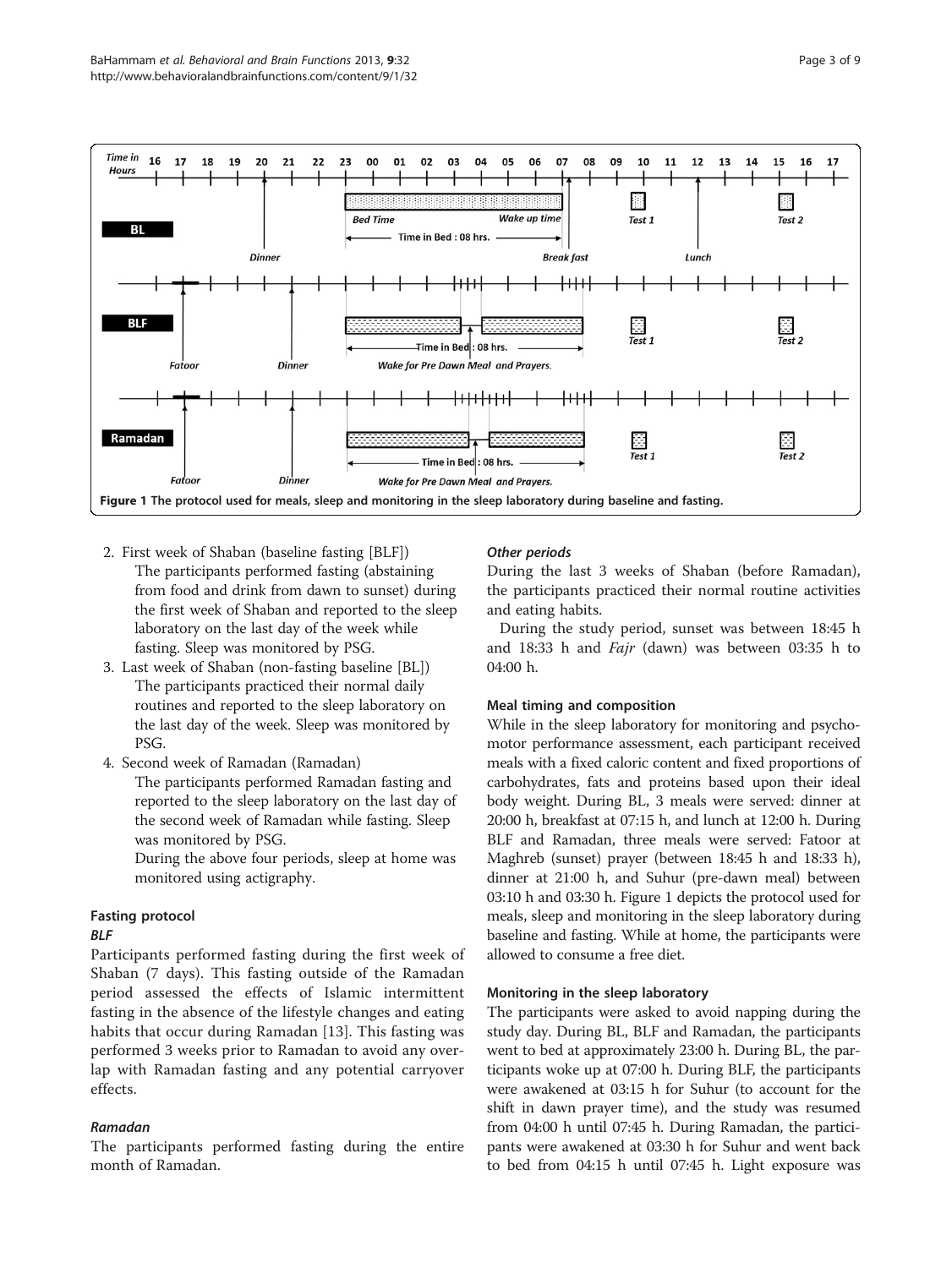maintained at the same level during the participants' stay in the sleep laboratory. The light level was measured using a Spectral StarLight MeterLX-1 (Japan). From 18:00 h until bedtime and during Suhur, the light level was maintained at 50 lux. During sleep, all lights were turned off, and the light level was < 1 lux. The room temperature was set to 20° Celsius.

#### Polysomnography

Alice 6 diagnostic equipment (Respironics, Inc., Murrysville, PA, USA) was used to monitor sleep. A level I attended overnight sleep study with neuro-cardio-pulmonary monitoring was performed during the initial adaptation visit to rule out any co-existent sleep disorders [\[22\]](#page-7-0). In the other studies, electroencephalogram (EEG) and chin electromyogram (EMG) were used to assess sleep and sleep stages. Analysis and scoring of the electronic raw data were performed manually by a trained PSG technologist who was blinded to the protocol used. Scoring of sleep was performed according to established criteria [\[22,23](#page-7-0)].

#### Psychomotor function monitoring

Drowsiness was assessed using the JDS and blink duration, and simple reaction times were used to assess daytime vigilance. The tests were performed during BL, BLF and Ramadan at the same times (between 08:30–09:00 h and 15:00–15:30 h). Blood glucose level was measured after the second test (approximately 15:30 h).

## JDS

The JDS utilizes infrared reflectance (IR) oculogaphy (OPTALERT™, Optalert Pty Ltd, Melbourne, Australia), to measure eyelid velocity and blink duration to estimate drowsiness [\[18,24\]](#page-7-0). A glass frame carrying an IR transmitter and receiver bar is positioned below and in front of the eye. Pulses of IR light (pulse-width 69 microseconds; wavelength 935 nm; frequency 500 Hz) are directed towards the lower edge of the upper eyelid. The IR exposure delivered by the system is safe for use [\[18\]](#page-7-0). Figure 2 shows the Optalert glasses with infrared oculography in the arm attached to the frame and indicates the direction of the infrared light pulses directed up at the eye. A combination of oculometric measurements is used to calculate the level of drowsiness, providing a minute-by-minute JDS rating [[18](#page-7-0)]. The JDS is a continuous 10-point scale in which alert subjects are rated from 0 to 4 and a critically drowsy person scores above 5 [[18](#page-7-0),[25](#page-7-0)]. The JDS score was derived from the mean values and standard deviations (SDs) of several variables computed each minute, including the duration and relative velocity of eyelid movements during blinks. Using proprietary software, these numbers were automatically multiplied by previously determined weights and added to calculate JDS scores for each minute of the recording [\[25](#page-7-0)]. The Optalert™ system measures other



ocular variables, such as the mean blink total durations in each minute [[18](#page-7-0)]. The test has been used in previous studies as a measure of drowsiness [\[18,25,26](#page-7-0)]. Before starting the study, a training session was conducted to familiarize all participants with the test. All participants had normal visual acuity without correction. During monitoring, the participants were seated approximately 2 meters in front of a static picture and were asked to look at the picture for approximately 20 min. No further instructions about eye movements or blinks were given [[19](#page-7-0)].

#### Blink duration

It has been shown that blink frequency and blink duration reflect the state of alertness [\[27](#page-7-0)-[31](#page-7-0)]. In an extensive literature review, Meinold concluded that prolonged blink durations reflect the deactivation and slowing of several physiological processes caused by decreased neuronal firing rates in the nervous system [[32](#page-7-0)]. The Optalert system allows for measurements of blink duration and eye closure time [\[18,25](#page-7-0)]. We used this feature to assess eye closure time as an indicator of drowsiness and decreased vigilance during the 3 study periods. Blink total duration (BTD), which measures the duration of the closing, closed and reopening phases of each blink, was measured and reported.

#### Mean reaction time (MRT) test

The MRT was administered using a laptop computer. All participants were asked to sit on a comfortable chair in front of a laptop and to adjust the screen so that it could be seen easily. MRT assesses psychomotor speed. MRT was performed using the Johns Test of Vigilance (JTV; Optalert Drowsiness Measurement System, Optalert Pty Ltd, Melbourne, Australia). The MRT is a 15-minute visual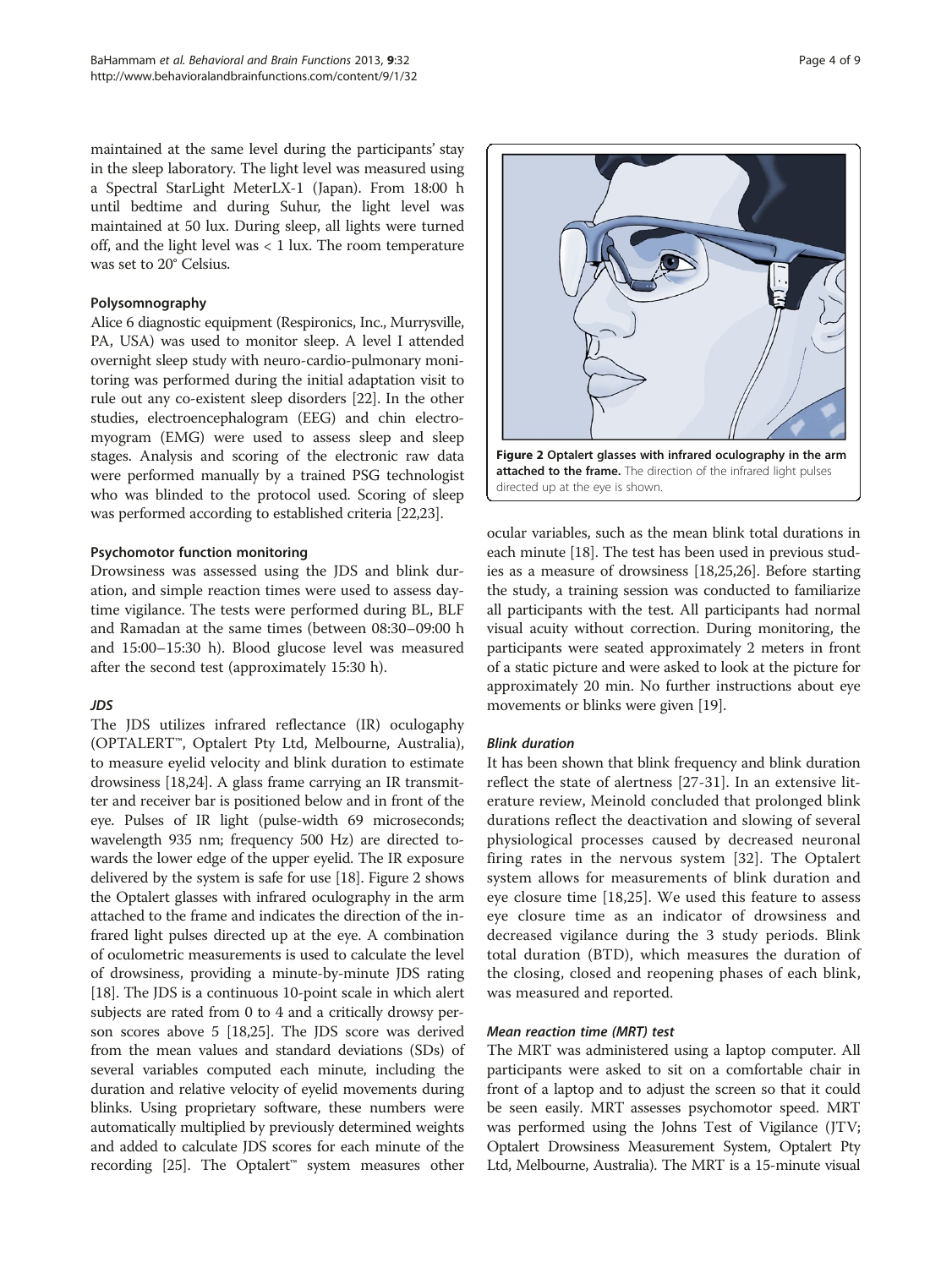computer-based reaction time test in which three 20-mm circles are displayed on a computer screen. Their shapes frequently change into squares or diamonds of similar size for 400 milliseconds before reverting back to circles, which occurs at random intervals of 5 to 15 seconds. Participants are instructed to push a button on a response pad held in the dominant hand as quickly as possible after a shape change [\[25\]](#page-7-0). The time between the onset of the stimulus and the pushbutton response is measured automatically with an accuracy of  $\pm$  9 milliseconds. For this study, the test was performed during BL, BLF and Ramadan at the same times (from 08:30–09:00 h and 15:00–15:30 h).

#### Statistical analysis

The data are expressed as the mean  $\pm$  SD. As normality testing failed, the comparisons between BL, BLF and Ramadan were performed using the related-samples Friedman's ANOVA by ranks. Comparisons between every two periods were performed using the relatedsamples Wilcoxon signed-rank test. The results were considered statistically significant if  $p \le 0.05$ . A standard statistical software program (SPSS, Statistical Package for the Social Sciences, version 17.0, Chicago, IL, USA) was used for the data analyses.

#### Results

Table 1 presents the general participant characteristics. The ESS was  $7.1 \pm 2.7$ . Table 2 presents sleep schedules when sleeping at home based on actigraphy at BL, BLF and Ramadan. There were no significant changes in bedtime, wake-up time or nocturnal sleep time during BL and BLF. However, bedtime and wake-up time were significantly delayed during Ramadan ( $p < 0.05$ ), reflecting the delay in the start of work. Serum glucose measurements at 15:30 h revealed no differences between BL, BLF and Ramadan:  $6.2 \pm 0.4$ ,  $5.6 \pm 0.5$  and  $5.7 \pm 0.5$  mmol/L, respectively.

Table 3 presents the PSG characteristics before Ramadan (BL and BLF) and during Ramadan. There were no significant differences in the TST, sleep onset latency and rapid eye movement (REM) onset latencies between the BL, BLF and Ramadan periods. The arousal index and stage shifts did not differ significantly between the study periods. The proportion of different non-rapid eye

Table 1 General participant characteristics

| <b>Characteristics</b>    | Mean $\pm$ SD |
|---------------------------|---------------|
| Age (year)                | $25.3 + 2.9$  |
| BMI ( $kg/m2$ )           | $23.4 + 3.2$  |
| Neck circumference (inch) | $14.1 + 0.8$  |
| <b>FSS</b>                | $71 + 27$     |

BMI, body mass index; ESS, Epworth sleepiness scale.

| Table 2 Sleep pattern and duration when sleeping at |  |  |  |
|-----------------------------------------------------|--|--|--|
| home using actigraphy                               |  |  |  |

| Variable                 | BL           | <b>BLF</b>   | Ramadan       |
|--------------------------|--------------|--------------|---------------|
| Weight (kg)              | $69.1 + 8.4$ | $67.5 + 7.8$ | $66.3 + 12.3$ |
| Bedtime                  | $23.1 + 1.2$ | $23.7 + 1.3$ | $01.8 + 1.1*$ |
| Wake-up time             | $5.5 + 1.1$  | $6.2 + 1.5$  | $8.8 + 2.8*$  |
| Nocturnal sleep duration | $6.3 + 1.2$  | $6.3 + 1.2$  | $6.2 + 1.3$   |
|                          |              |              |               |

\*The difference is statistically significant (<0.05) compared to BL. BL, baseline, BLF, baseline fasting.

movement (NREM) sleep stages in relation to TST did not change significantly in the BLF and Ramadan periods compared with BL. However, REM sleep percentages were significantly lower at BLF (17.7  $\pm$  8.1%) and Ramadan  $(18.6 \pm 10.7\%)$  (compared with BL  $(25.6 \pm 4.8\%)$  ( $p < 0.05$ ). The average number of REM cycles did not change between BL, BLF and Ramadan.

Table [4](#page-5-0) presents the JDS, blink total duration and MRT in BL, BLF and Ramadan. There were no significant differences between JDS scores and blink total durations during the two tests periods in BL, BLF and Ramadan. There was no significant increase in MRT during BL, BLF and Ramadan.

#### **Discussion**

The primary purpose of this study was to investigate the objective assessment of drowsiness and reaction time during intermittent Ramadan fasting. Our study identified no differences in the measured test results for drowsiness and vigilance in the three studied periods. Different methods were used in this study to assess drowsiness and vigilance after controlling for potential confounders. Some studies have shown that psychomotor performance and subjective alertness are adversely affected during Ramadan fasting [\[5](#page-6-0)[,9,33,34](#page-7-0)]. However, several studies have reported that there are no effects of fasting on memory, attention, information processing and verbal function [\[7,15,35](#page-7-0)-[37](#page-7-0)].

| Table 3 Polysomnographic characteristics during |  |
|-------------------------------------------------|--|
| baseline, baseline fasting and Ramadan          |  |

| Variable               | BL              | <b>BLF</b>       | Ramadan          |
|------------------------|-----------------|------------------|------------------|
| Total sleep time (min) | $6.2 \pm 0.8$   | $6.1 \pm 1.0$    | $5.9 \pm 0.7$    |
| Sleep Latency          | $29.6 \pm 24.2$ | $33.7 \pm 33.6$  | $32.8 \pm 29.3$  |
| <b>REM Latency</b>     | $80.6 \pm 26.9$ | $108.9 \pm 47.8$ | $73.5 \pm 40.1$  |
| Stage N1%              | $5.2 \pm 2.6$   | $6.2 \pm 3.7$    | $5.5 \pm 2.4$    |
| Stage N2%              | $58.7 \pm 4.6$  | $65.1 \pm 5.3$   | $65.2 \pm 6.1$   |
| Stage N3%              | $10.7 \pm 6.3$  | $11.0 \pm 6.1$   | $10.7 \pm 7.1$   |
| Stage REM%             | $25.6 \pm 4.8$  | $17.7 \pm 8.1*$  | $18.6 \pm 10.7*$ |
| REM cycles             | $4.1 \pm 1$     | $3.9 \pm 0.9$    | $3.8 \pm 1.3$    |
| Stage shifts           | $69.3 \pm 14.8$ | $73.5 \pm 19.5$  | $69.1 \pm 16.3$  |
| Arousal Index          | $8.5 \pm 3.9$   | $9.1 \pm 3.8$    | $8.9 \pm 3.6$    |

BL, baseline; BLF, baseline fasting.

\* The difference is statistically significant (<0.05) compared to BL.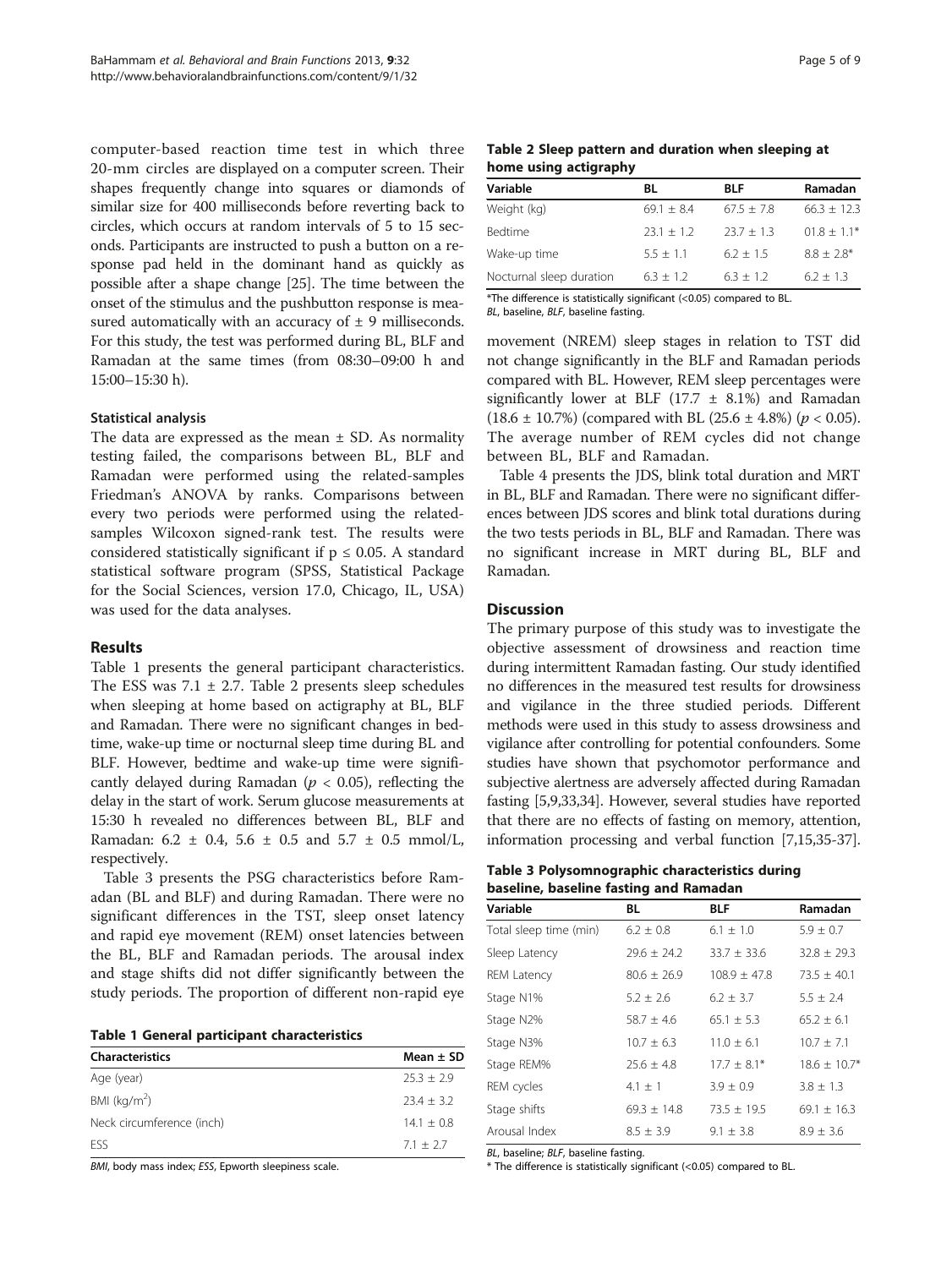<span id="page-5-0"></span>Table 4 Johns Drowsiness Scale, blink total duration and mean reaction time test scores for all participants during baseline (BL), baseline fasting (BLF) and Ramada

| Variable      | BL              | <b>BLF</b>        | Ramadan          | p value |  |
|---------------|-----------------|-------------------|------------------|---------|--|
| <b>JDS AM</b> | $2.2 \pm 1.3$   | $1.7 + 1.7$       | $2.0 + 0.9$      | 1.000   |  |
| BTD AM        | $030 + 0.26$    | $0.24 + 0.07$     | $0.27 + 0.06$    | 0.311   |  |
| MRT AM        | $362.4 + 46.2$  | $373.4 \pm 119.9$ | $382.9 \pm 66.3$ | 0.156   |  |
| <b>JDS PM</b> | $1.4 + 0.8$     | $1.2 + 1.7$       | $1.4 + 1.2$      | 0.819   |  |
| <b>BTD PM</b> | $0.29 \pm 0.16$ | $0.40 + 0.46$     | $0.43 + 0.50$    | 0.549   |  |
| MRT PM        | $352.5 + 63.3$  | $330.3 \pm 32.2$  | $371 + 79.7$     | 0.200   |  |

JDS, Johns drowsiness sale; BTD: blink total duration; MRT: mean reaction time.

This contradicting data could be related to the different methods used and to the lack of objective assessment and control for potential confounders in some studies. Several factors may affect cognitive performance, including sleep alteration, heat, composition and schedule of meals and lifestyle changes [\[11,38-40\]](#page-7-0). In this study, we tried to control for most of the potential confounders that may influence attention and drowsiness.

Several studies have shown that nocturnal sleep duration decreases during Ramadan, as fast performers tend to delay their bedtime and to wake up for the pre-dawn Suhur meal [\[1](#page-6-0)]. Sleep duration and quality were not assessed objectively in previous studies that addressed the effects of Ramadan fasting on cognitive functioning and alertness. Sleep deprivation or disruption could not be ruled out as possible confounders in some of the studies that reported decrements in cognitive functioning during intermittent fasting because the participants' sleep duration and quality were not objectively assessed before and during Ramadan. An experimental study of individuals subjected to one week of controlled experimental underfeeding whose sleep duration and quality were monitored objectively by PSG reported increased daytime energy, concentration and emotional balance during fasting [[8](#page-7-0)]. However, a recent study that assessed cognitive functioning at 0:900 h and 16:00 h in a group of healthy Muslim athletes and controlled for circadian rhythm and meal timing and composition revealed that performance in functions requiring sustained rapid responses was better in the morning and declined in the late afternoon [\[41\]](#page-7-0). In fact, performance in the morning was better in the fasting compared to the non-fasting period, which may indicate a decline due to time awake [[41](#page-7-0)]. However, a drawback of this study is the fact that the investigators did not assess sleep duration and quality objectively and did not assess sleep patterns during Ramadan. Subjective assessments of sleep duration revealed a significantly shorter sleep duration during Ramadan [[41\]](#page-7-0). The late afternoon decline in psychomotor performance could be explained by sleep deprivation [\[42\]](#page-7-0). Moreover, previous studies did not account for the possibility of sleep restriction on the nights

prior to performing the cognitive functioning tests. This limitation is important because chronic partial sleep restriction may influence daytime sleepiness [[43](#page-7-0)]. In the current study, we monitored sleep duration at home prior to each monitoring in the sleep center using actigraphy to ensure that the participants maintained comparable sleep durations at home. We have provided evidence refuting the opinion that Ramadan fasting increases drowsiness and affects daytime vigilance. We noted no differences in the mean reaction time, blink duration or drowsiness during fasting when the participants achieved equal sleep durations. Food deprivation has been shown to increase wakefulness in different species [\[44](#page-7-0)]. Recent research proposed possible explanations for the increase in wakefulness. One potential mechanism is related to the fasting effect on orexin. Orexin is a hypothalamic neurotransmitter that regulates wakefulness and sleep. Fasting has been shown to up-regulate orexin gene expression in animals [[45](#page-7-0)]. It has been shown that monoaminergic neurons express orexin receptors and are heavily innervated by orexin neurons [[46](#page-7-0)]. Furthermore, orexin has been shown to activate these wake-promoting neurons [\[46\]](#page-7-0). Direct injection of orexin A into the laterodorsal tegmental nucleus (LDT, a pontine site involved in the regulation of the behavioural states) of cats resulted in an increase in wake time and a decrease in REM sleep time [[47](#page-7-0)]. However, fasting in such experiments is usually more prolonged than fasting during Ramadan, so we do not know if this evidence can be applied to Islamic intermittent fasting. Another possible mechanism is related to the effect of intermittent fasting on brain-derived neurotrophic factors (BDNFs). Recent data have demonstrated that intermittent fasting induced BDNFs in different regions of the brain [[48](#page-7-0)]. BDNFs can improve learning and memory and cognitive function and stimulate neurogenesis [[48](#page-7-0)-[50](#page-7-0)].

The present study concurs with previous studies that reported reductions in REM sleep during fasting. Two previous studies assessed sleep architecture during Ramadan and observed significant reductions in REM sleep [\[3](#page-6-0),[51\]](#page-7-0). In an experimental study conducted on piglets, REM sleep did not occur after 18 hours of fasting but returned after feeding [\[16](#page-7-0)]. Several mechanisms have been proposed to explain this reduction in REM sleep during fasting, including increased nocturnal cortisol levels, changes in the circadian rhythm of body temperature and the interruption of sleep for the predawn Suhur meal [[1,3](#page-6-0)]. The effects of REM sleep reduction during fasting on cognitive functioning and alertness have not been thoroughly investigated before. However, several studies have assessed the role of REM sleep on cognitive functioning in humans and have reported contradictory results. While some studies supported an important role for REM sleep in memory consolidation, several others have failed to confirm this role [[52](#page-7-0)-[54](#page-7-0)].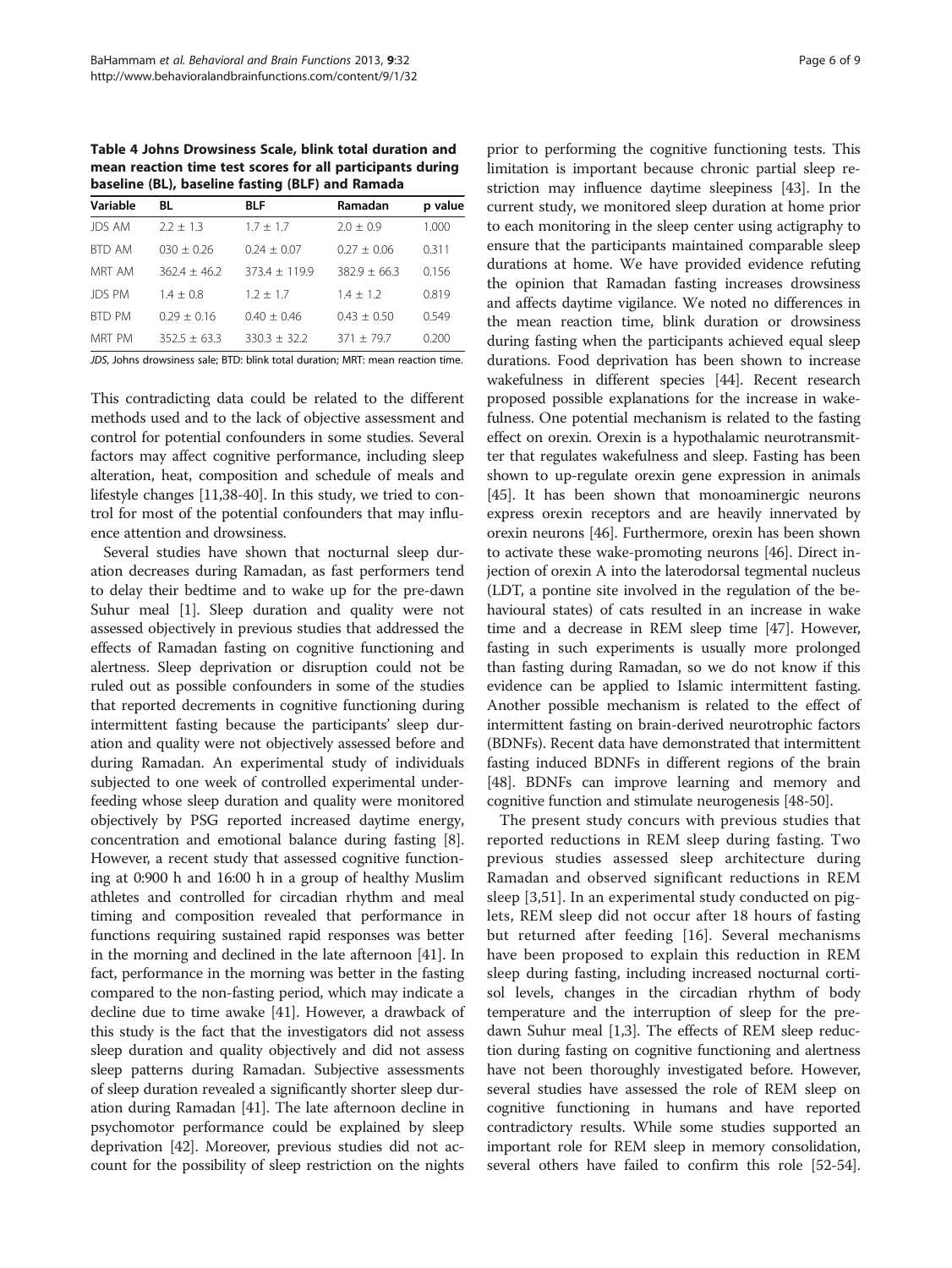<span id="page-6-0"></span>Studies that supported a role for REM sleep in memory processing suggest that the nature of the memory task is crucial to the outcome of the studies and that complex task performance appears to be more dependent on REM sleep than is simple task performance. It has been suggested that REM sleep deprivation affects procedural memory more than declarative memory [\[55\]](#page-7-0). It would be interesting to study the influence of REM sleep reduction during fasting on procedural memory and other parameters of memory and cognition. The current study showed no changes in drowsiness or mean reaction time during fasting despite the reduction in REM sleep.

Nykamp et al. assessed the effects of acute REM deprivation on daytime sleepiness/alertness in normal healthy volunteers and randomized volunteers into REMdeprivation (RD) and yoked-control (YC) groups [\[56\]](#page-7-0). The RD subjects were awakened each time they entered stage REM sleep, and the YC subjects were awakened concomitantly with the RD subjects, assuming they were not in REM-stage sleep. Despite getting comparable amounts of sleep, the YC group experienced increased sleepiness (measured by multiple sleep latency [MSLT]) due to their increased amount of waking and overall sleep loss on deprivation nights, while the REM-deprived group did not exhibit any changes in MSLT scores throughout the study. Moreover, there was no increase in sleepiness in the RD group compared to baseline [[56](#page-7-0)].

Enhanced central nervous system excitability has been suggested as a possible explanation for the compensation of alertness in the RD group [[56](#page-7-0),[57](#page-7-0)]. However, experimental selective sleep deprivation has been criticized for introducing additional undesirable effects, such as arousal, emotional irritation and stress, which may affect daytime alertness and cognitive functioning [\[58\]](#page-7-0). Therefore, pharmacological REM sleep suppression may be a better model to assess the effects of REM suppression on cognitive functioning. The marked suppression of REM sleep in subjects on antidepressant drugs without strong anticholinergic effects yields no detrimental effects on cognition [\[59\]](#page-8-0). A more recent study showed that acute suppression of REM sleep by administration of selective serotonin or norepinephrine re-uptake inhibitors does not result in decrements in procedural and declarative memory in healthy subjects [[60\]](#page-8-0). Fastinginduced REM sleep suppression would be a good model to study the role of REM sleep in cognition and memory. Future research should aim to help understand the effects of decreased REM sleep during fasting on cognitive functioning.

A limitation of this study is the small number of participants. Nevertheless, small participant numbers are typical in studies that use objective assessment methods and must be conducted within a limited time (the month of Ramadan), as both of these factors limit the number of recruited volunteers [3,[51](#page-7-0)]. In addition, this study was conducted among young healthy subjects. Therefore, the results cannot be generalized to other age groups.

#### Conclusions

In summary, this study showed that under controlled sleep quality conditions and with fixed conditions for the sleep/wake schedule, light/dark exposure and caloric intake, Islamic intermittent fasting has no impact on drowsiness and vigilance as measured by the JDS, blink total duration and MRT. Further research is needed to assess the effects of fasting and REM sleep reduction on various cognitive domains after controlling for potential confounders.

#### Abbreviations

JDS: Johns Drowsiness Scale; BMI: Body mass index; BLF: Baseline fasting; BL: Baseline; SD: Standard deviation; EEG: Electroencephalogram; EMG: Electromyogram; IR: Infrared reflectance; BTD: Blink total duration; MRT: Mean reaction time test.

#### Competing interests

The authors declare no competing financial interests.

#### Authors' contributions

ASB: Idea conception, study design, analysis and interpretation of data, drafting of the manuscript and approval of the final manuscript version. ASB was the principal investigator for this study. He participated from the conception to completion of the study, was involved in the protocol design, secured its funding and provided the leadership and coordination for this project. SN: Study design, acquisition of data. OH: Study design, acquisition of data. SRP: Study design, provided commentary for earlier drafts, critical revision of the manuscript and contributed to writing the final manuscript. MMS: Study design, data acquisition, data analysis. All authors read and approved the final submitted manuscript.

#### Acknowledgements

This study was supported by a grant from the National Plan for Science and Technology, King Saud University, and King Abdulaziz City for Science and Technology, Saudi Arabia.

#### Author details

<sup>1</sup>University Sleep Disorders Center, College of Medicine, King Saud University,<br>Box 225503, 11324 Riyadh, Saudi Arabia. <sup>2</sup>National Plan for Science and Technology, King Saud University, Riyadh, Saudi Arabia. <sup>3</sup>Somnogen Canada Inc, College Street, Toronto, ON M6H 1C5, Canada.

#### Received: 1 June 2013 Accepted: 9 August 2013 Published: 12 August 2013

#### References

- 1. Bahammam A: Does Ramadan fasting affect sleep? Int J Clin Pract 2006, 60:1631–1637.
- 2. Azizi F: Research in Islamic fasting and health. Ann Saudi Med 2002, 22:186–191.
- 3. BaHammam A: Effect of fasting during Ramadan on sleep architecture, daytime sleepiness and sleep pattern. Sleep Biol Rhythm 2004, 2:135-143.
- 4. Bogdan A, Bouchareb B, Touitou Y: Ramadan fasting alters endocrine and neuroendocrine circadian patterns. Meal-time as a synchronizer in humans? Life Sci 2001, 68:1607–1615.
- Roky R, Iraki L, HajKhlifa R, Lakhdar Ghazal N, Hakkou F: Daytime alertness, mood, psychomotor performances, and oral temperature during Ramadan intermittent fasting. Ann Nutr Metab 2000, 44:101–107.
- 6. Roky R, Chapotot F, Benchekroun MT, Benaji B, Hakkou F, Elkhalifi H, et al: Daytime sleepiness during Ramadan intermittent fasting: polysomnographic and quantitative waking EEG study. J Sleep Res 2003, 12:95–101.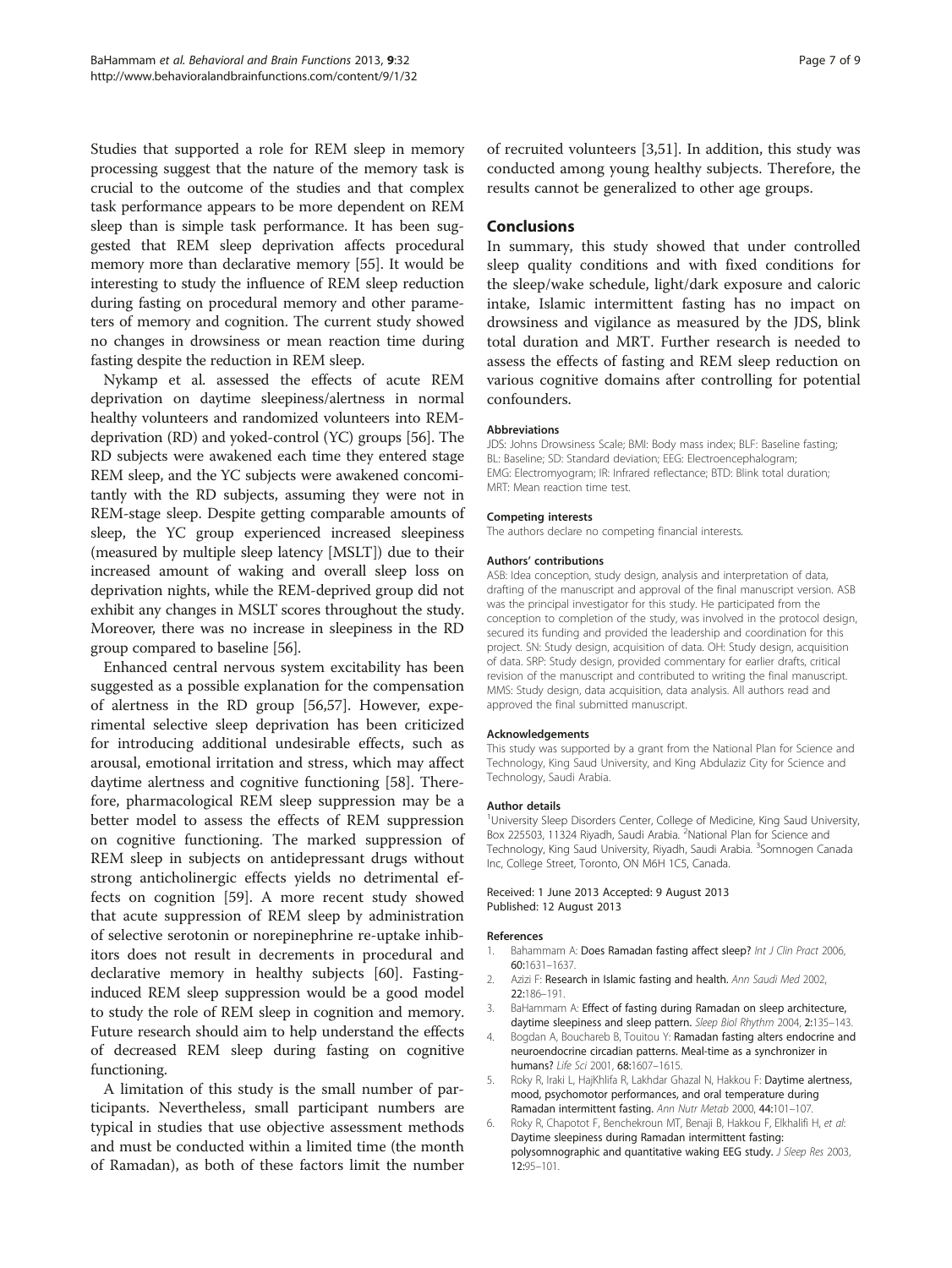- <span id="page-7-0"></span>7. Gutierrez A, Gonzalez-Gross M, Delgado M, Castillo MJ: Three days fast in sportsmen decreases physical work capacity but not strength or perception-reaction time. Int J Sport Nutr Exerc Metab 2001, 11:420–429.
- 8. Michalsen A, Schlegel F, Rodenbeck A, Ludtke R, Huether G, Teschler H, et al: Effects of short-term modified fasting on sleep patterns and daytime vigilance in non-obese subjects: results of a pilot study. Ann Nutr Metab 2003, 47:194–200.
- Ali MR, Amir T: Effects of fasting on visual flicker fusion. Percept Mot Skills 1989, 69:627–631.
- 10. Reilly T, Waterhouse J: Altered sleep-wake cycles and food intake: the Ramadan model. Physiol Behav 2007, 90:219–228.
- 11. Leigh Gibson E, Green MW: Nutritional influences on cognitive function: mechanisms of susceptibility. Nutr Res Rev 2002, 15:169–206.
- 12. BaHammam A, Alrajeh M, Albabtain M, Bahammam S, Sharif M: Circadian pattern of sleep, energy expenditure, and body temperature of young healthy men during the intermittent fasting of Ramadan. Appetite 2010, 54:426–429.
- 13. Devoto A, Lucidi F, Violani C, Bertini M: Effects of different sleep reductions on daytime sleepiness. Sleep 1999, 22:336–343.
- 14. Michalsen A: Prolonged fasting as a method of mood enhancement in chronic pain syndromes: a review of clinical evidence and mechanisms. Curr Pain Headache Rep 2010, 14:80–87.
- 15. Green MW, Elliman NA, Rogers PJ: Lack of effect of short-term fasting on cognitive function. J Psychiatr Res 1995, 29:245–253.
- 16. Kotrbacek V, Schweigel M, Honig Z: The effect of short-term fasting on sleep in pigs. Vet Med (Praha) 1990, 35:547–552.
- 17. Johns MW: A sleep physiologist's view of the drowsy driver. Transport Res Pt F 2000, 3:241-249.
- 18. Johns MW, Tucker AJ, Chapman R, Crowley K, Michael N: Monitoring eye and eyelid movements by infrared reflectance oculography to measure drowsiness in drivers. Somnologie 2007, 11:234–242.
- 19. Caffier PP, Erdmann U, Ullsperger P: Experimental evaluation of eye-blink parameters as a drowsiness measure. Eur J Appl Physiol 2003, 89:319–325.
- 20. Sheehan DV, Lecrubier Y, Sheehan KH, Amorim P, Janavs J, Weiller E, et al: The Mini-International Neuropsychiatric Interview (M.I.N.I.): the development and validation of a structured diagnostic psychiatric interview for DSM-IV and ICD-10. J Clin Psychiatry 1998, 59(Suppl 20):22–33. quiz 4–57.
- 21. Johns MW: A new method for measuring daytime sleepiness: the Epworth Sleepiness Scale. Sleep 1991, 14:540–545.
- 22. Iber C, Ancoli-Israel S, Chesson AL Jr, Quan SF: The AASM manual for the scoring of sleep and associated events: rules, terminology and technical specifications. 1st edition. Westchester, Illinois: American Academy of Sleep Medicine; 2007.
- 23. American Sleep Disorders Asscoaition: EEG arousals: scoring rules and examples: a preliminary report from the Sleep Disorders Atlas Task Force of the American Sleep Disorders Association. Sleep 1992, 15:173–184.
- 24. Tucker AJ, Johns MW: The duration of eyelid movements during blinks: changes with drowsiness. Sleep 2005, 28(Suppl):A122.
- 25. Johns MW, Chapman R, Chapman R, Tucker AJ: A new method for assessing the risks of drowsiness while driving. Somnologie 2008, 12:66–74.
- 26. Ftouni S, Sletten TL, Howard M, Anderson C, Lenne MG, Lockley SW, et al: Objective and subjective measures of sleepiness, and their associations with on-road driving events in shift workers. J Sleep Res 2013, 22:58–69.
- 27. Van-Orden KF, Jung TP, Makeig S: Combined eye activity measures accurately estimate changes in sustained visual task performance. Biol Psychol 2000, 52:221–240.
- 28. Schleicher R, Galley N, Briest S, Galley L: Blinks and saccades as indicators of fatigue in sleepiness warnings: looking tired? Ergonomics 2008, 51:982–1010.
- 29. Stern JA, Boyer D, Schroeder D: Blink rate: a possible measure of fatigue. Hum Factors 1994, 36:285–297.
- 30. Hakkanen H, Summala H, Partinen M, Tiihonen M, Silvo J: Blink duration as an indicator of driver sleepiness in professional bus drivers. Sleep 1999, 22:798–802.
- 31. Stern JA, Walrath LC, Goldstein R: The endogenous eyeblink. Psychophysiology 1984, 21:22–33.
- 32. Meinold P: Psychologie des lidschlags. Eine literatur und methodenkritische studie. Thesis (PhD). Universita¨ t zu Koln; 2005.
- 33. Hakkou F, Tazi A, Iraki L: Ramadan, health, and chronobiology. Chronobiol Int 1994, 11:340–342.
- 34. Hakkou F, Wast D, Jaouen C: Does Ramadan impair vigilance and memory. Psychopharmacology (Berl) 1988, 96:213.
- 35. Liebermeister H, Schroter K: Absence of detrimental changes of cognitive parameters during fasting. Int J Obes 1983, 7:45-51.
- 36. Green MW, Elliman N, Rogers PJ: The effects of food deprivation and incentive motivation on blood glucose levels and cognitive function. Psychopharmacology (Berlin) 1997, 134:88–94.
- 37. Szinnai G, Schachinger H, Arnaud MJ, Linder L, Keller U: Effect of water deprivation on cognitive-motor performance in healthy men and women. Am J Physiol Regul Integr Comp Physiol 2005, 289:R275–R280.
- 38. Lieberman HR, Bathalon GP, Falco CM, Kramer FM, Morgan CA 3rd, Niro P: Severe decrements in cognition function and mood induced by sleep loss, heat, dehydration, and undernutrition during simulated combat. Biol Psychiatry 2005, 57:422–429.
- 39. Pollitt E, Mathews R: Breakfast and cognition: an integrative summary. Am J Clin Nutr 1998, 67:804S–813S.
- 40. Bahammam AS, Alaseem AM, Alzakri AA, Sharif MM: The effects of Ramadan fasting on sleep patterns and daytime sleepiness: An objective assessment. Journal of research in medical sciences 2013, 18:127–131.
- 41. Tian HH, Aziz AR, Png W, Wahid MF, Yeo D, Constance Png AL: Effects of fasting during ramadan month on cognitive function in muslim athletes. Asian J Sports Med 2011, 2:145–153.
- 42. Dinges DF, Pack F, Williams K, Gillen KA, Powell JW, Ott GE, et al: Cumulative sleepiness, mood disturbance, and psychomotor vigilance performance decrements during a week of sleep restricted to 4–5 hours per night. Sleep 1997, 20:267–277.
- 43. Balkin TJ, Rupp T, Picchioni D, Wesensten NJ: Sleep loss and sleepiness: current issues. Chest 2008, 134:653–660.
- 44. Rashotte ME, Pastukhov IF, Poliakov EL, Henderson RP: Vigilance states and body temperature during the circadian cycle in fed and fasted pigeons (Columba livia). Am J Physiol 1998, 275(5Pt2):R1690–R1702.
- 45. Sakurai T, Amemiya A, Ishii M, Matsuzaki I, Chemelli RM, Tanaka H, et al: Orexins and orexin receptors: a family of hypothalamic neuropeptides and G protein-coupled receptors that regulate feeding behavior. Cell 1998, 92:573–585.
- 46. Ohno K, Sakurai T: Orexin neuronal circuitry: role in the regulation of sleep and wakefulness. Front Neuroendocrinol 2008, 29:70–87.
- 47. Xi MC, Morales FR, Chase MH: Effects on sleep and wakefulness of the injection of hypocretin-1 (orexin-A) into the laterodorsal tegmental nucleus of the cat. Brain Res 2001, 901:259–264.
- Mattson MP: Energy intake, meal frequency, and health: a neurobiological perspective. Annu Rev Nutr 2005, 25:237–260.
- 49. Mattson MP, Chan SL, Duan W: Modification of brain aging and neurodegenerative disorders by genes, diet, and behavior. Physiol Rev 2002, 82:637–672.
- 50. Fond G, Macgregor A, Leboyer M, Michalsen A: Fasting in mood disorders: neurobiology and effectiveness. A review of the literature. Psychiatry Res 2013. doi[:10.1016/j.psychres.2012.12.018.](http://dx.doi.org/10.1016/j.psychres.2012.12.018)
- 51. Roky R, Chapotot F, Hakkou F, Benchekroun MT, Buguet A: Sleep during Ramadan intermittent fasting. J Sleep Res 2001, 10:319–327.
- 52. Empson JA, Clarke PR: Rapid eye movements and remembering. Nature 1970, 227:287–288.
- 53. Tilley AJ, Empson JA: REM sleep and memory consolidation. Biol Psychol 1978, 6:293–300.
- 54. Castaldo V, Krynicki V, Goldstein J: Sleep stages and verbal memory. Percept Mot Skills 1994, 39:023–1030.
- 55. Walker MP: A refined model of sleep and the time course of memory formation. Behav Brain Sci 2005, 28:51–64. discussion −104.
- 56. Nykamp K, Rosenthal L, Folkerts M, Roehrs T, Guido P, Roth T: The effects of REM sleep deprivation on the level of sleepiness/alertness. Sleep 1998, 21:609–614.
- 57. Cohen HB, Dement WC: Sleep: changes in threshold to electroconvulsive shock in rats after deprivation of "paradoxical" phase. Science 1965, 150:1318–1319.
- 58. Goder R, Seeck-Hirschner M, Stingele K, Huchzermeier C, Kropp C, Palaschewski M, et al: Sleep and cognition at baseline and the effects of